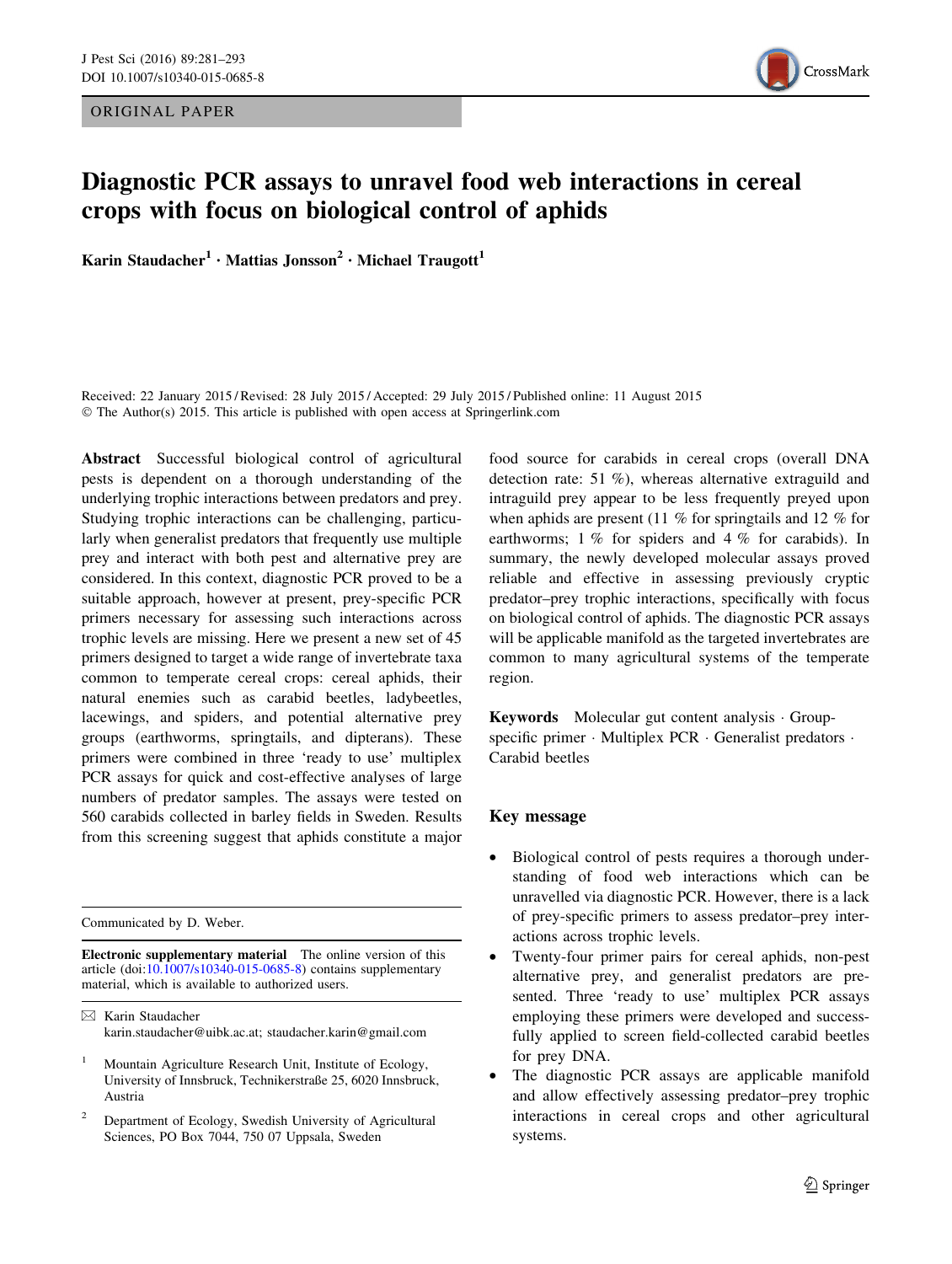## Introduction

Biological control of agricultural pests by natural enemies is an ecosystem service of immense economic value (Landis et al.  $2008$ ; Losey and Vaughan  $2006$ ; Östman et al. [2003](#page-12-0)). To increase the potential for biological control in modern agricultural landscapes, a thorough understanding of the interactions at play between predators and prey is urgently needed. In this context, food web approaches, relying on the understanding of trophic interaction networks, have been highlighted as providers of a functional insight into arable invertebrate communities (Bohan and Woodward [2013;](#page-11-0) Miranda et al. [2013](#page-12-0)). Arable food webs are usually highly complex and dynamic due to spatio-temporal fluctuations in predator and prey densities and coining extrinsic factors such as farming practice and habitat heterogeneity (Macfadyen et al. [2011;](#page-11-0) Rusch et al. [2010,](#page-12-0) [2014\)](#page-12-0). This is especially true for food webs involving generalist predators, many of which are effective natural enemies of pests, but not always constitutive such that they regularly choose from a variety of alternative extraguild and intraguild prey (Davey et al. [2013](#page-11-0); Eitzinger and Traugott [2011;](#page-11-0) Kuusk and Ekbom [2010](#page-11-0); Lang [2003](#page-11-0)).

Aphids, among other insect pests, can inflict considerable damage in cereals, one of the most important crops worldwide (FAOSTAT [2012\)](#page-11-0), by either directly feeding on cereal plants or by transmitting pathogens (van Emden and Harrington [2007\)](#page-12-0). Cereal aphid suppression by generalist predators such as ground beetles, rove beetles, or spiders can be substantial, especially during times when aphids colonise the crop (Chiverton [1987;](#page-11-0) Ekbom et al. [1992](#page-11-0); Ostman et al.  $2003$ ; Symondson et al.  $2002$ ). The efficacy of generalist predators as aphid biocontrol agents, however, has been found to be variable and thus hard to predict. It is potentially affected by trophic interactions among predators, aphids, and non-pest prey, with either antagonistic or additive/synergistic effects on aphid control (Losey and Denno [1998;](#page-11-0) Rosenheim [2007](#page-12-0); Roubinet et al. [2015](#page-12-0); Straub and Snyder [2006\)](#page-12-0). Consequently, a thorough understanding of such interactions is important, but largely rests with the ability to directly track the feeding links through these food webs (Bohan and Woodward [2013\)](#page-11-0).

Molecular gut content analysis (MGCA) is an effective approach of studying trophic interactions, which can be applied to any prey type and is applicable to semi-digested and/or visually undiscernible prey remains (Symondson and Harwood [2014\)](#page-12-0). Diagnostic PCR, a straightforward type of MGCA, allows the identification of prey at different taxonomic levels, e.g. order, family, genus, or species level, depending on the specificity of the respective PCR primers (Traugott et al. [2013\)](#page-12-0). The combination of several prey-specific primer pairs in multiplex PCR assays enables targeting multiple prey taxa within a single reaction, which considerably reduces time and costs associated with analysing multiple trophic links (Sint et al. [2012](#page-12-0)). Besides, both diagnostic PCR and subsequent electrophoretic visualisation of prey-specific amplicons can be performed with standard molecular equipment and are ideally suited for processing large numbers of samples. That is a major benefit of this approach compared to sequence-based prey identification such as next-generation sequencing (NGS) techniques which include extensive bioinformatics analyses (Pompanon et al. [2012\)](#page-12-0).

Along with the growing number of studies employing diagnostic PCR to assess trophic interactions of invertebrates in arable crops, the availability of PCR primers (in particular for agricultural pests) has increased steadily (e.g. King et al. [2008](#page-11-0); Symondson [2012:](#page-12-0) summary of published primers, including invertebrate predators, pest/non-pest prey). However, at present, prey-specific primers necessary for thoroughly assessing predator–prey interactions across trophic levels are missing. For example, there is a lack of primers targeting higher taxonomic levels of prey which are of great value to generate an overview of the main trophic links in the food web (Jarman et al. [2004](#page-11-0); Koester et al. [2013;](#page-11-0) Sint et al. [2014;](#page-12-0) Zarzoso-Lacoste et al. [2013](#page-12-0)). Moreover, family- and genus-specific primers targeting abundant generalist arthropod predators such as Bembidion spp., Harpalus spp., and spiders (Lycosidae, Linyphiidae) are not yet available. Such primers would enable investigating intraguild predation, a type of trophic interaction which is important for assessing the efficacy of natural enemies in food webs (Cardinale et al. [2003](#page-11-0)) and has been investigated molecularly in different agricultural systems (e.g. Davey et al. [2013](#page-11-0); Harwood et al. [2007](#page-11-0); Ingels et al. [2013](#page-11-0); Moreno-Ripoll et al. [2014](#page-12-0); Traugott et al. [2012\)](#page-12-0).

Here, we present a new versatile set of PCR primers targeting a range of invertebrate prey taxa, comprising aphids and their natural enemies, as well as alternative extraguild prey, all of which are commonly found in temperate cereal crops. We aimed to design primers (i) which allow targeting DNA of these invertebrates at different taxonomic levels, (ii) which are highly sensitive to amplify minute quantities of prey DNA, and (iii) which offer the possibility to be combined in customised multiplex PCR assays for an efficient application in large-scale field studies to assess trophic interactions at the food web level.

To validate the practical applicability of these primers, we tested them on predator samples from barley fields in Southern Sweden. Carabid beetles which are known to consume cereal aphids (Sunderland [2002](#page-12-0)) as well as alternative extraguild and intraguild prey (Thiele [1977](#page-12-0)), were collected at colonisation of the bird cherry-oat aphid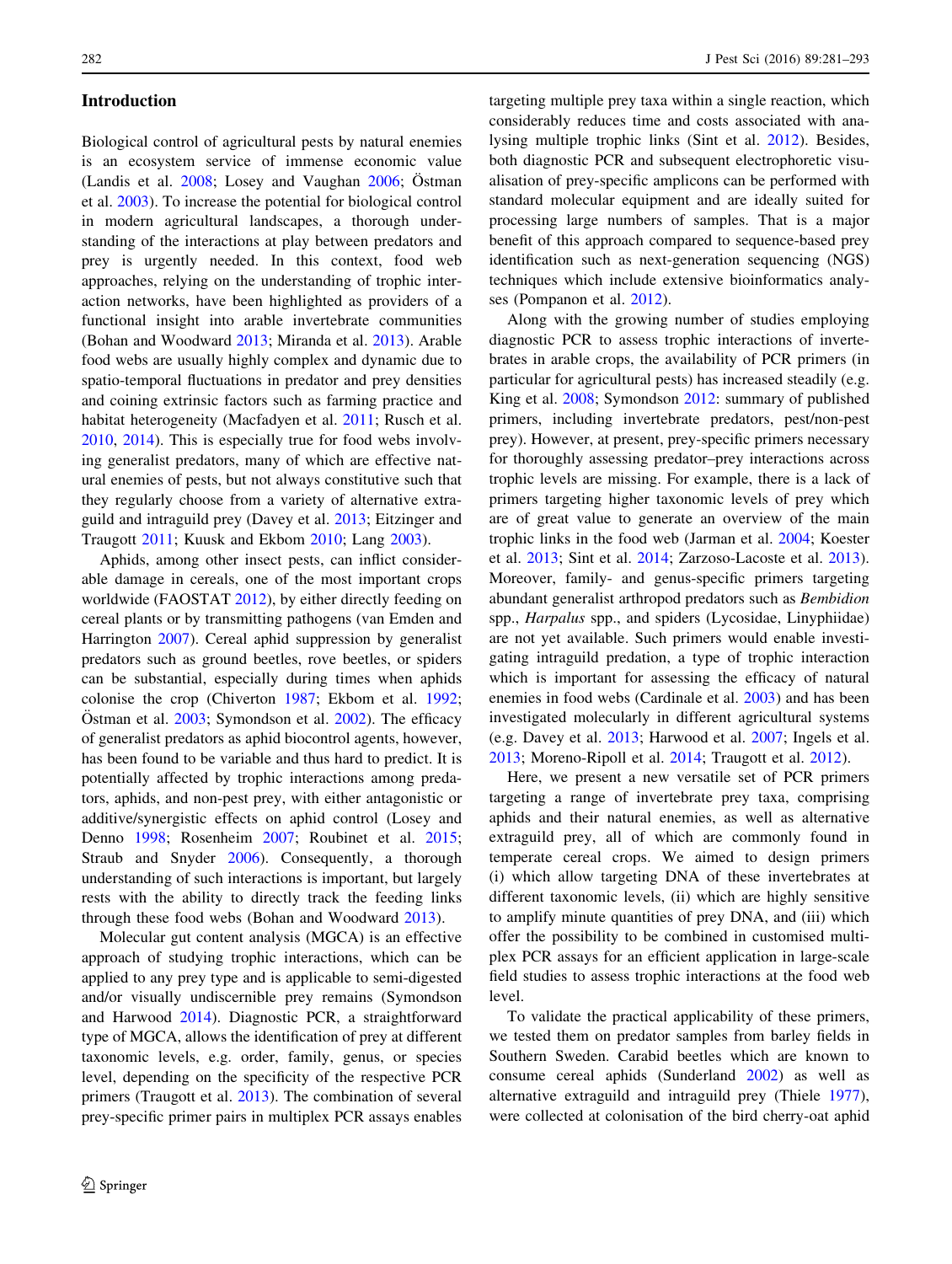<span id="page-2-0"></span>Rhopalosiphum padi and when aphid population densities were expected to peak. Predator gut contents were screened for prey DNA using multiplex PCR assays employing the newly developed primers and, subsequently, the food spectrum of large  $(>10 \text{ mm})$  and small carabid beetles was compared for the two sampling dates.

#### Materials and methods

## Compilation of sequence databases for primer design

A comprehensive set of invertebrates, all common throughout agricultural systems in Europe, was compiled to establish DNA extracts and sequences (see below) for the development of the PCR primers (Tables [1](#page-3-0), [2\)](#page-4-0). Specimens were mainly collected in 2011/12, in cereal fields in southcentral Sweden (Counties of Uppsala and Scania; collected/identified by G. Malsher) or in agricultural areas close to the University of Innsbruck (Tyrol, Austria; collected/identified by M. Traugott, N. Schallhart) and the University of Göttingen (Lower Saxony, Germany; collected/identified by I. Vollhardt). Cereal aphids were obtained from Katz Biotech AG (Baruth, Germany). All invertebrates were individually placed in 2 ml reaction tubes, freeze-killed, and afterwards stored in 70–90 % ethanol.

The DNA of several individuals per taxon (2–3 on average) was extracted using muscle tissue to prevent any co-extraction of DNA from the gut content and/or external contaminants. In very small specimens (such as flea beetles, springtails and thrips), whole-body sections (e.g. abdomen) or the entire animal was used. For the latter, mostly individuals that were starved prior freeze-killing were used. In case the DNA sequence was of low quality and/or the DNA extract tested positive for prey DNA, the specimen was excluded from the test set.

Tissue samples were lysed in  $430 \mu$ I TES buffer (0.1 M) TRIS, 10 mM EDTA, 2  $%$  SDS; pH 8) and 10  $\mu$ l Proteinase K (20 mg m $l^{-1}$ ), homogenised with 3 mm glass beads for 1 min at 5000 rpm using a Precellys<sup>®</sup> 24 Tissue Homogenizer (Bertin Technologies, Montigny-le-Bretonneux, France), and incubated overnight at 58  $^{\circ}$ C. DNA was subsequently extracted using the BioSprint 96 DNA blood Kit (Qiagen, Hilden, Germany) running on the BioSprint 96 instrument (Qiagen) in accordance to the manufacturer's instructions, yielding 200 µl of DNA extract per sample.

Universal invertebrate primers were employed to amplify two genes: (i) parts of the nuclear 18S rRNA gene using primers from Luan et al. [\(2003](#page-11-0)) (18sL0001/ 18sL0466 and 18sR1100) and von Dohlen and Moran

 $(1995)$  $(1995)$  for cereal aphids, as well as (ii) the  $5'$ -end of the mitochondrial cytochrome  $c$  oxidase subunit I (COI) gene using the primers described in Folmer et al. ([1994\)](#page-11-0) (LCO1490 and HCO2198) together with an intermediate primer from Simon et al. ([1994\)](#page-12-0) (C1-J-1859). Amplifications were performed with standard singleplex PCR chemistry (OneTaq<sup>®</sup> DNA polymerase, 50 °C annealing temperature, for details see ESM 2) following the thermocycling recommendations of the manufacturer and carried out in a Mastercycler Gradient (Eppendorf, Hamburg, Germany). PCR products were separated and visualised using the automated capillary electrophoresis system QIAxcel (Qiagen). Sequencing of purified PCR products with the above-described universal primers (in both forward and reverse directions) was conducted by Eurofins MWG Operon (Ebersberg, Germany). Generated 18S and COI sequences were edited and aligned manually using BioEdit Sequence Alignment Editor v7.1.9 (Hall [1999](#page-11-0)) and representative sequences for both genes were submitted to GenBank (accession numbers listed in ESM 1; KT204317–KT204433). The two resulting sequence databases were improved and extended with sequences of closely related taxa available in GenBank (ESM 1).

#### Primer design and evaluation

Primer Premier 5 (PREMIER Biosoft International, Palo Alto, USA) was used to design primers targeting invertebrate DNA at different taxonomic levels. We aimed to generate primer pairs that amplify DNA fragments not longer than 400 bp and thus being well suited to amplify semi-digested DNA (Traugott et al. [2013\)](#page-12-0). To allow the combination of primer pairs in multiplex PCR assays, taxon-specific amplicons of different sizes were created. Having the choice of two genes (18S and COI) increased the possibility to design primer pairs of desired specificity and distinct amplicon length. To combine newly developed primers with published ones, the latter (springtails primers, see '['Results'](#page-6-0)') were additionally analysed in Primer Premier 5 and modified to comply with our criteria for in silico evaluation, such as melting temperatures between 59 and  $62^{\circ}$ C.

In vitro evaluation of the primers' specificity, sensitivity, and diagnostic efficacy was performed for all primer pairs in singleplex PCRs and, in most cases, also in multiplex PCR assays; likewise, the optimisation of the PCR protocols focussed on the primer performance in both applications. Assay-specific refinements mainly involved modifications of annealing temperature and DNA extract volume, as well as deployment of PCR-enhancing agents such as Q-solution (Qiagen) and tetramethylammonium chloride (TMAC, Sigma-Aldrich, St. Louis, USA).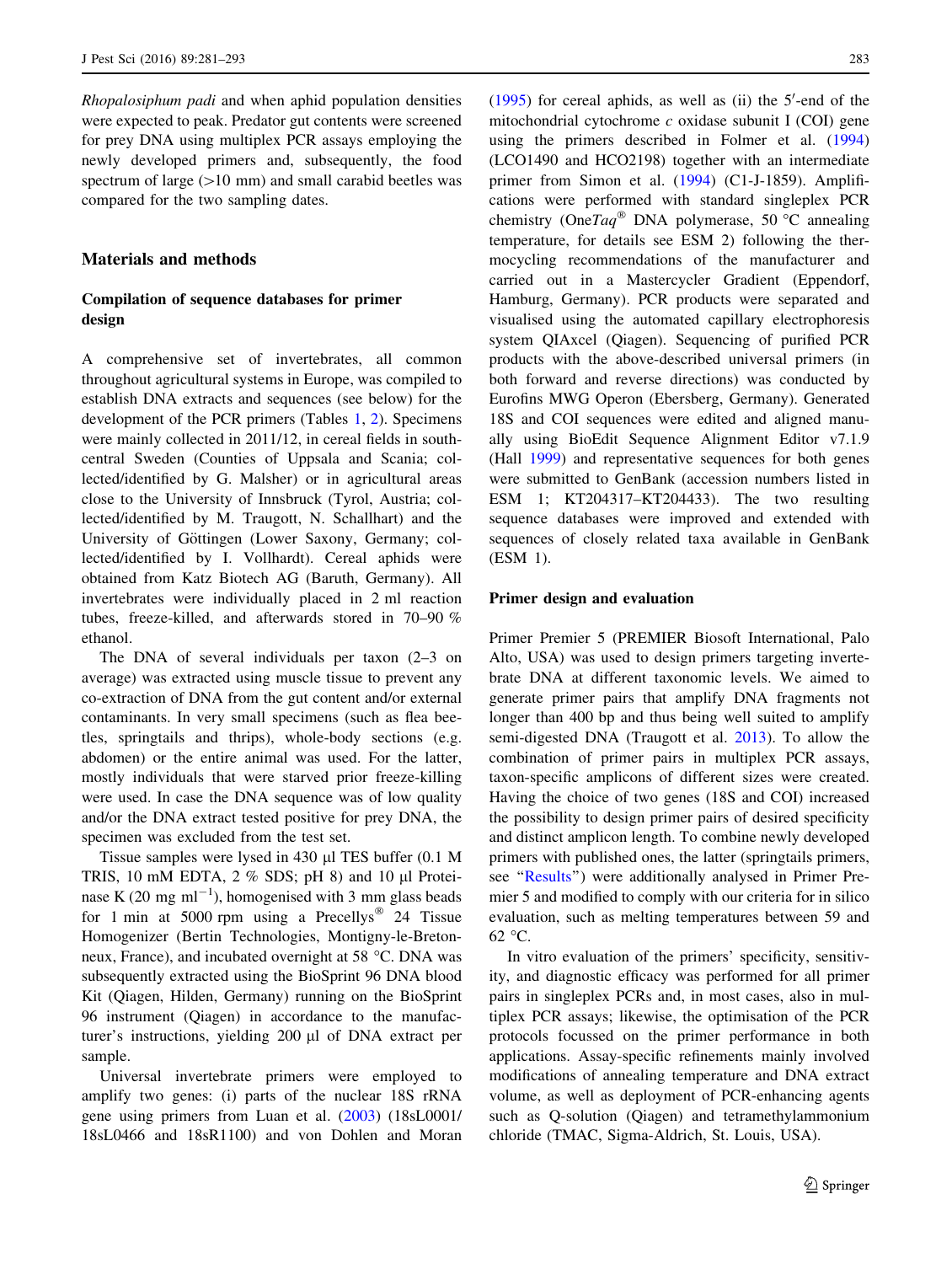<span id="page-3-0"></span>Table 1 Invertebrate taxa targeted by newly developed primers. Columns show the taxonomic affiliation of the targets and names of primers at different taxonomic levels. For each taxon, several specimens were DNA extracted and sequenced; taxa which were tested in silico only are indicated by  $\dagger$ . For specific characteristics of primers see ESM 2

| Class, order | Family                    | <b>Species</b>                                                          | Group-specific primer | Family-specific primer | Genus-/species-specific primer |
|--------------|---------------------------|-------------------------------------------------------------------------|-----------------------|------------------------|--------------------------------|
|              |                           | Acupalpus spp. (e.g. parvulus)                                          |                       |                        |                                |
|              |                           | Anchomenus dorsale                                                      |                       |                        |                                |
|              |                           | Agonum muelleri                                                         |                       |                        |                                |
|              |                           | Amara spp. (e.g. bifrons, similata)                                     |                       |                        |                                |
|              |                           | Asaphidion flavipes                                                     |                       |                        |                                |
|              |                           | <b>Bembidion</b> lampros                                                |                       |                        |                                |
|              |                           | Bembidion quadrimaculatum                                               |                       |                        |                                |
|              |                           | <b>Bembidion</b> tetracolum                                             |                       |                        | bembidion                      |
|              |                           | Bembidion spp. (e.g. guttula, properans)                                |                       |                        |                                |
|              |                           | Calathus spp. (e.g. melanocephalus)                                     |                       |                        |                                |
|              |                           | Carabus spp. (e.g. granulatus)                                          |                       |                        |                                |
|              | Carabidae                 | Clivina fossor                                                          | beetles/thrips        |                        |                                |
|              |                           | Harpalus affinis<br>Harpalus rufipes                                    |                       |                        | harpalus1                      |
|              |                           | Loricera spp. (e.g. pilicornis)                                         |                       |                        | harpalus1 and harpalus2        |
|              |                           | Patrobus spp. (e.g. atrorufus)                                          |                       |                        |                                |
|              |                           | Poecilus cupreus                                                        |                       |                        |                                |
|              |                           | Poecilus versicolor                                                     |                       |                        | poecilus                       |
|              |                           | Poecilus spp. (e.g. sericeus)                                           |                       |                        |                                |
|              |                           | Pterostichus melanarius                                                 |                       |                        | pterostichus                   |
|              |                           | Pterostichus niger                                                      |                       |                        |                                |
|              |                           | Synuchus spp. (e.g. vivalis)                                            |                       |                        |                                |
| Coleoptera   |                           | Trechus quadristriatus                                                  |                       |                        | trechus                        |
|              |                           | Trechus secalis                                                         |                       |                        |                                |
|              |                           | Atheta spp. (e.g. gregaria)                                             |                       |                        |                                |
|              |                           | Philonthus sp.<br>Stenus spp. (e.g. clavicornis)                        |                       |                        |                                |
|              | Staphylinidae             | Tachinus spp. (e.g. rufipes)                                            | beetles/thrips        |                        |                                |
|              |                           | Tachyporus spp. (e.g. chrysomelinus, hypnorum, obtusus)                 |                       |                        |                                |
|              |                           | Xantholinus spp. (e.g. tricolor)                                        |                       |                        |                                |
|              |                           | Adalia spp. (e.g. bipunctata, decempunctata†)                           |                       |                        |                                |
|              |                           | Anatis ocellata <sup>*</sup>                                            |                       |                        |                                |
|              | Coccinellidae             | Anisosticta novedecimpunctata <sup>+</sup>                              |                       |                        |                                |
|              |                           | Coccinella septempunctata                                               | beetles/thrips        | ladybeetles            | coc-sep1 and coc-sep2          |
|              |                           | Harmonia axyridis                                                       |                       |                        |                                |
|              |                           | Propylea quatuordecimpunctata                                           |                       |                        |                                |
|              |                           | Daibrotica sp.                                                          |                       |                        |                                |
|              | Chrysomelidae             | Oulema melanopus                                                        | beetles/thrips        |                        |                                |
|              |                           | Phyllotreta spp. (e.g. striolata†, undulata, vittula)<br>Psylliodes sp. |                       |                        |                                |
|              | Anthicidae                |                                                                         |                       |                        |                                |
|              | Bruchidae                 |                                                                         |                       |                        |                                |
|              | Curculionidae             |                                                                         | beetles/thrips        |                        |                                |
|              | Latridiidae               |                                                                         |                       |                        |                                |
|              | Nitidulidae†              |                                                                         |                       |                        |                                |
|              | Histeridae                |                                                                         |                       |                        |                                |
|              | Scarabaeidae              | e.g. Melolontha sp.                                                     |                       |                        |                                |
|              |                           | Alopecosa cuneata                                                       |                       |                        |                                |
|              |                           | Alopecosa trabalis                                                      |                       |                        |                                |
|              |                           | Pardosa agrestis                                                        |                       |                        |                                |
|              |                           | Pardosa amenata                                                         |                       | lycosids               |                                |
|              | Lycosidae                 | Pardosa palustris<br>Pardosa prativaga                                  | spiders               |                        |                                |
|              |                           | Pardosa spp. (e.g. nigra)                                               |                       |                        |                                |
|              |                           | Pirata spp. (e.g. hygrophilus)                                          |                       |                        |                                |
|              |                           | Trochosa ruricola                                                       |                       |                        |                                |
|              |                           | Trochosa spinipalpis                                                    |                       | lycosids               |                                |
|              |                           | Trochosa terricola                                                      |                       |                        |                                |
|              |                           | Araeoncus spp. (e.g. humilis)                                           |                       |                        |                                |
|              |                           | Bathyphanthes spp. (e.g. gracilis)                                      |                       |                        |                                |
|              |                           | Diplocephalus christatus†                                               |                       |                        |                                |
| Araneae      |                           | Erigone atra                                                            |                       |                        |                                |
|              |                           | Erigone dentipalpis<br>Agyneta rurestris                                |                       | linyphiids             |                                |
|              | Linyphiidae               | Oedothorax apicatus                                                     | spiders               |                        |                                |
|              |                           | Oedothorax retusus                                                      |                       |                        |                                |
|              |                           | Porrhomma spp. (e.g. microphthalmum)                                    |                       |                        |                                |
|              |                           | Tenuiphanthes spp. (e.g. tenuis)                                        |                       |                        |                                |
|              |                           | Walckenaeria sp.†                                                       |                       |                        |                                |
|              |                           | Pachygnatha clercki                                                     |                       |                        | pachygnatha1 and pachygnatha2  |
|              | Tetragnathidae            | Pachygnatha degeeri                                                     | spiders               |                        |                                |
|              |                           | Tetragnatha sp.†                                                        |                       |                        |                                |
|              | Dictynidae†               |                                                                         |                       |                        |                                |
|              | Gnaphosidae               | e.g. Drassyllus lutetianus                                              | spiders               |                        |                                |
|              | Salticidae†<br>Thomisidae | e.g. Xysticus sp.                                                       |                       |                        |                                |
|              |                           | Acyrtosiphon sp.†                                                       |                       |                        |                                |
|              | Aphididae                 | Metopolophium dirhodum                                                  |                       |                        |                                |
| Hemiptera    |                           | Rhopalosiphum padi                                                      |                       | aphids1 and aphids2    |                                |
|              |                           | Sitobion avenae                                                         |                       |                        |                                |
|              |                           | Allolobophora sp.†                                                      |                       |                        |                                |
|              |                           | Aporrectodea spp. (e.g. caliginosa)                                     |                       |                        |                                |
|              |                           |                                                                         |                       |                        |                                |
|              |                           | Bimastos sp.†                                                           |                       |                        |                                |
|              | Lumbricidae               | Dendrobaena sp.†                                                        |                       | earthworms             |                                |
| Oligochaeta  |                           | Dendrodrilus sp.†                                                       |                       |                        |                                |
|              |                           | Eisenia sp.†<br>Lumbricus spp. (e.g. terrestris)                        |                       |                        |                                |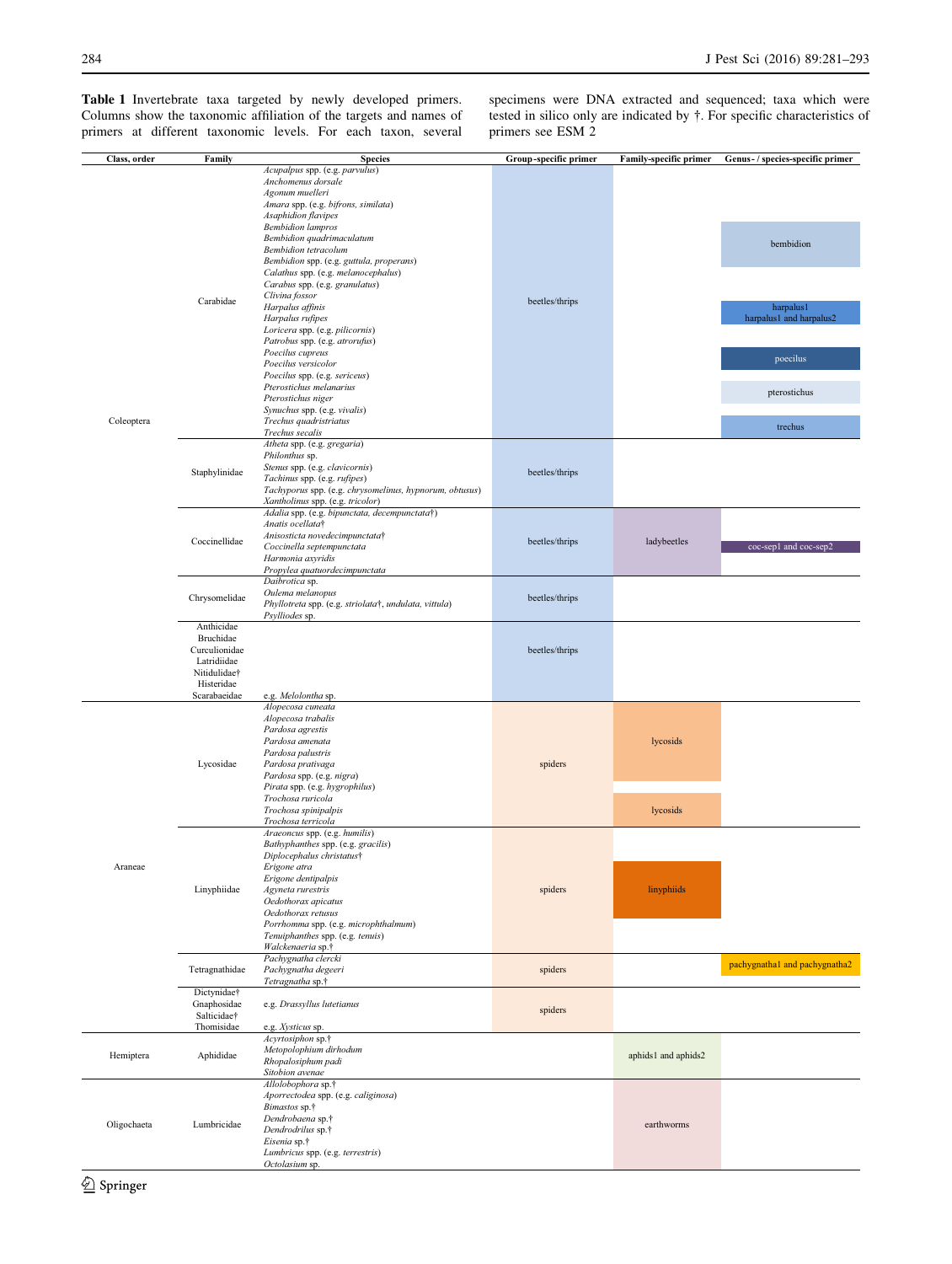#### <span id="page-4-0"></span>Table 1 continued

| Class, order | Family                                                                                                                                                                                               | <b>Species</b>                                                                                                                                                                                                                        | Group-specific primer         | Family-specific primer | Genus-/species-specific primer |
|--------------|------------------------------------------------------------------------------------------------------------------------------------------------------------------------------------------------------|---------------------------------------------------------------------------------------------------------------------------------------------------------------------------------------------------------------------------------------|-------------------------------|------------------------|--------------------------------|
| Collembola   |                                                                                                                                                                                                      | Arthropleona and Symphypleona                                                                                                                                                                                                         | springtails1 and springtails2 |                        |                                |
|              | Syrphidae                                                                                                                                                                                            | Episyrphus spp. (e.g. balteatus)<br>Eristalis spp. (e.g. arbustorum, pseudorupium, tenax)<br>Helophilus spp. (e.g. hybridus, trivittatus)<br>Scaeva spp. (e.g. pyrastri)†<br>Sericomvia silentis<br>Sphaerophoria sp.<br>Syrphus sp.† | dipterans1 and dipterans2     |                        |                                |
| Diptera      | other Brachycera families:<br>Anthomyiidae†,<br>Agromycidae†, Calliphoridae,<br>Chloropidae†, Dolichopodidae,<br>Drosophilidae, Empididae†,<br>Lonchopteridae†, Muscidae,<br>Rhagionidae, Tabanidae† |                                                                                                                                                                                                                                       | dipterans1 and dipterans2     |                        |                                |
|              | other Nematocera families:<br>Bibionidae†, Cecidomyiidae,<br>Sciaridae, Simulidae†,<br>Tipulidae, Trichoceridae†                                                                                     |                                                                                                                                                                                                                                       | dipterans1 and dipterans2     |                        |                                |
| Neuroptera   | Chrysopidae                                                                                                                                                                                          | Chrysoperla carnea                                                                                                                                                                                                                    |                               | lacewings              |                                |
| Thysanoptera | Thripidae                                                                                                                                                                                            | Frankliniella spp. (e.g. intonsa, occidentalis, tenuicornis)<br>Limothrips denticornis                                                                                                                                                | beetles/thrips<br>thrips      |                        |                                |

Note that for the following taxa reliable amplification with the respective primers was not possible, but taxa were used to evaluate the specificity of the primers/assays: Coccinellidae Exochomus quadripustulatus, carabid beetle Nebria brevicollis, beetle families Elateridae (Agriotes obscurus, Hemicrepidius niger), Cantharidae, and Silphidae, spider family Theridiidae, dipteran family Chironomidae and thrips Aeolothrips fasciatus and Parthenothrips sp.

Table 2 Non-target invertebrate taxa used to evaluate the specificity of the newly developed primers in PCR

| Class, order | Family            | <b>Species</b>         |
|--------------|-------------------|------------------------|
|              |                   | Aphidius rhopalosiphi  |
|              | <b>Braconidae</b> | Cotesia glomerata      |
| Hymenoptera  |                   | Microplitis mediator   |
|              | Pteromalidae      |                        |
|              | Formicidae        |                        |
| Heteroptera  | Miridae           | Lygus sp.              |
|              | Plutellidae       | Plutella xylostella    |
| Lepidoptera  | Crambidae         | Ostrinia nubilalis     |
| Orthoptera   | Gryllidae         |                        |
|              | Glomeridae        |                        |
| Diplopoda    | Julidae           |                        |
|              | Lithobiidae       |                        |
| Chilopoda    | Geophilidae       |                        |
| Opiliones    | Phalangiidae      | <i>Mitopus</i> sp.     |
| Acari        | not identified    |                        |
| Gastropoda   | Arionidae         | Arion hortensis        |
| Oligochaeta  | Enchytraeidae     |                        |
| Nematoda     | Mylonchulidae     | <i>Mylonchulus</i> sp. |

The specificity of the primer pairs was evaluated using a comprehensive target and non-target set of DNA extracts (all taxa tested are listed in Tables [1](#page-3-0), 2). For evaluating the sensitivity of the primer pairs, DNA templates of the targets were generated using the universal 18S and COI primers described above to amplify fragments covering the primers' binding sites following the procedure described in Sint et al. ([2012\)](#page-12-0) (for PCR details see ESM 2). The sensitivity of primer pairs in both singleplex and multiplex PCR assays was tested on twofold serially diluted DNA templates ranging from 1000 to 62.5 double-stranded (ds)

copies  $\mu$ <sup>-1</sup> of DNA template. Note that the final number of template molecules in the PCR depends on the volume of template DNA used; for example, when  $1.5$   $\mu$ l of template DNA of a 62.5 ds copies  $\mu$ l<sup>-1</sup> concentration is used, the actual number of ds template molecules subjected to PCR is 93.75. To balance the sensitivity for all primer pairs used in multiplex PCR assays, the concentration of individual primers was adjusted based on amplification signal strength, i.e. the relative fluorescent units (RFUs) provided by QIAxcel (Qiagen) (see Table [3](#page-7-0), conc. of primers in multiplex PCR). For example, the concentration of a primer pair with an initially higher amplification signal strength compared to other primers used in the assay was gradually lowered until an overall balanced sensitivity was achieved. To assess the diagnostic efficacy of the primer pairs in multiplex PCR, mixes of DNA templates targeted by the respective multiplex PCR assays were tested. These mixes contained equal ratios of DNA templates of all targets. In addition, to simulate gut content samples, wholebody DNA extracts of predators (carabid beetles Pterostichus melanarius and Trechus quadristriatus; wolf spider Pardosa agrestis) were spiked with 'prey DNA' at two concentrations, namely 250 and 125 ds copies  $\mu$ l<sup>-1</sup> DNA template, and tested for the prey in singleplex PCRs to check for potential inhibiting influence of the predator DNA.

## Customised multiplex PCR assays and their applicability

The majority of the primers were employed in multiplex PCR assays. In particular, we aimed at establishing one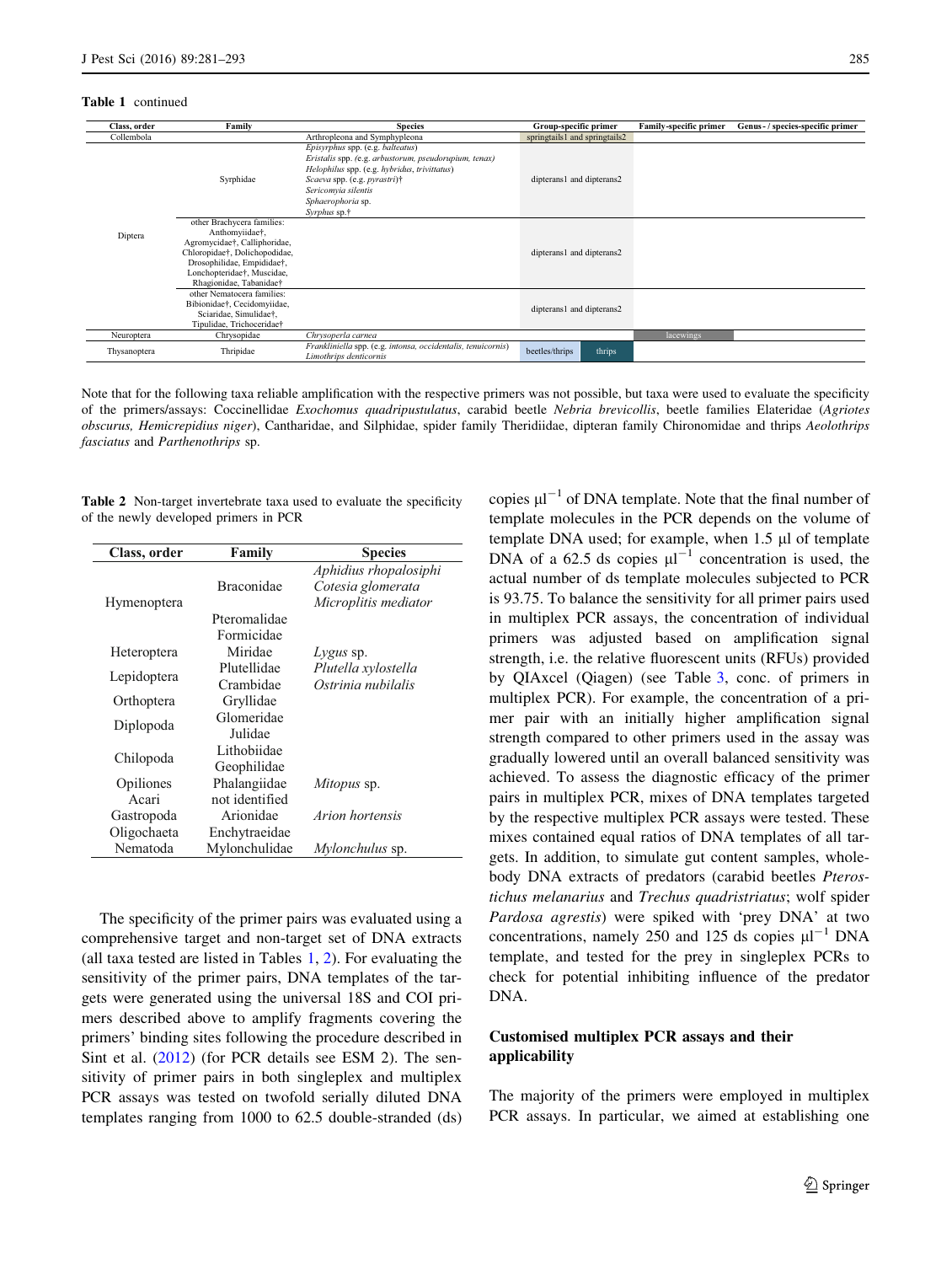multiplex PCR assay comprising group-specific primer pairs to allow the examination of the predators' food choice on a more general level and two additional multiplex PCR assays which would each enable the detection of spiders and beetles at lower taxonomic levels. The rationale here is that, in an iterative screening process, the latter two assays could be used on samples that tested positive in the groupspecific assay to provide a higher taxonomic resolution of the spider and beetle prey (i.e. a two-step procedure), and to assess intraguild predation.

The applicability of these multiplex PCR assays was tested by screening 560 carabid beetles which were collected in two spring-sown barley fields in Southern Sweden (Scania; field A N55° 48.60632 E13° 35.3829, 142 m a.s.l and field B N55° 35.38687 E13° 36.31455, 43 m a.s.l) in 2012. Sampling was conducted at aphid colonisation end of May and at the end of June when aphid peak density was expected to occur. Two plots  $(24 \times 24 \text{ m})$ ; located opposite of each other) per field were sampled for carabids. In each plot, 20 dry pitfall traps  $(\emptyset$  11.5 cm, 11 cm depth; partially filled with clay balls to impede within-trap predation events; Sunderland et al. [2005](#page-12-0)) were established in a grid with 4 m distance between each trap. At each sampling date, traps were opened at night ( $\sim$ 20:00) and emptied after approximately 12 and 24 h. All beetles caught were individually stored in 2 ml reaction tubes without any solvent, immediately cooled at 3–5 °C in the field, and frozen at  $-50$  °C on the same day. Additionally, aphids were counted on 50–100 randomly selected tillers within each plot at each sampling date.

Carabids were identified to species level and thereafter transferred to lysis buffer (430 and 630 µl TES for small and large, i.e.  $>10$  mm, carabid beetles, respectively, and 10 µl Proteinase K) to extract DNA of the predator and any prey DNA present in its gut. Beetles were homogenised with glass beads (Precellys $^{\circledR}$ , Bertin Technologies) and incubated overnight at 58  $^{\circ}C$ ; DNA was subsequently extracted using the BioSprint Kit (Qiagen) (for details see above). All extractions were done in a separate pre-PCR laboratory; several negative controls (lysis buffer, with and without glass beads; on average five controls per batch of 96 samples) were included in each extraction to check for DNA carry-over contamination during all steps. Negative controls were processed following the same procedure as the one for the beetle samples and then tested with the universal COI primers (for PCR details see ESM 2).

All carabid beetles were screened with the first multiplex PCR assay (MPI; for PCR details see "Results") to test for DNA of cereal aphids, alternative extraguild and intraguild prey. Specimens that tested positive for spider DNA were assigned to the MPII spiders multiplex PCR assay to identify the specific spider prey on family/genus level. All carabid beetles were further tested in the MPII beetles/thrips multiplex PCR assay to detect carabid– carabid feeding interactions. To avoid corrupting the amplification success of prey DNA, which is present in much smaller amounts than that of the consumer in the whole-body DNA extracts used, the primer pair targeting the genus of the respective beetle examined (i.e. the consumer DNA) was excluded. For example, there was no primer pair for Pterostichus spp. when screening Pterostichus spp. beetles. Three positive (artificial mixes of target DNA at low concentrations) and two negative controls (PCR-grade water instead of DNA) were run within each 96-well PCR plate to check for correct amplification and DNA carry-over contamination. All PCR products were separated and visualised using the QIAxcel system (AL320 separation method, DNA Screening Kit, Qiagen) and scored with BioCalculator (Qiagen). The detection threshold was set at 0.075 RFUs and target amplicons with signal strength above this were deemed to be positive. In two cases beetle DNA extracts tested negative in the first multiplex PCR assay and in the subsequently performed retesting with universal primers (for PCR details see ESM 2); these two samples were excluded from the data set leaving 558 specimens for analysis. Post-screening, at least five PCR products from each prey type amplified from the carabids were DNA sequenced with the respective primers in forward direction. DNA sequences were subsequently matched with sequence databases and in each of these samples the assigned identity of the prey as detected with our diagnostic PCR approach was confirmed.

For analysis of the field-derived trophic data each sampling date was treated separately and prey DNA detection rates (i.e. proportion of carabids testing positive for a prey type) were compared between large  $(>10 \text{ mm})$ and small carabid beetles. This was done using one-sample t tests combined with a bootstrapping procedure including 9999 permutations (Spotfire  $S+8.1$  for Windows, TIBCO Spotfire, Somerville, USA). The tilting confidence interval was set to 95 %, such that non-overlapping intervals indicate significant differences at  $P < 0.05$ . For the first sampling date (aphid colonisation), the data from the two fields were pooled, as aphid abundances were considered similar in both fields  $(0.34 \pm 0.82$  and  $0.41 \pm 0.97$  aphids per tiller in field A and B, respectively; mean  $\pm$  SD). For the second sampling date (peak aphid density), however, a field-specific analysis was additionally conducted as in field A the aphid population density at peak was estimated at  $27.82 \pm 16.48$  aphids per tiller, whereas in field B only  $0.92 \pm 1.49$  aphids per tiller were counted (Mann–Whitney U test,  $U = 44.5$ ,  $P < 0.001$ ; implemented in IBM SPSS 21 Statistics, IBM, Armonk, USA).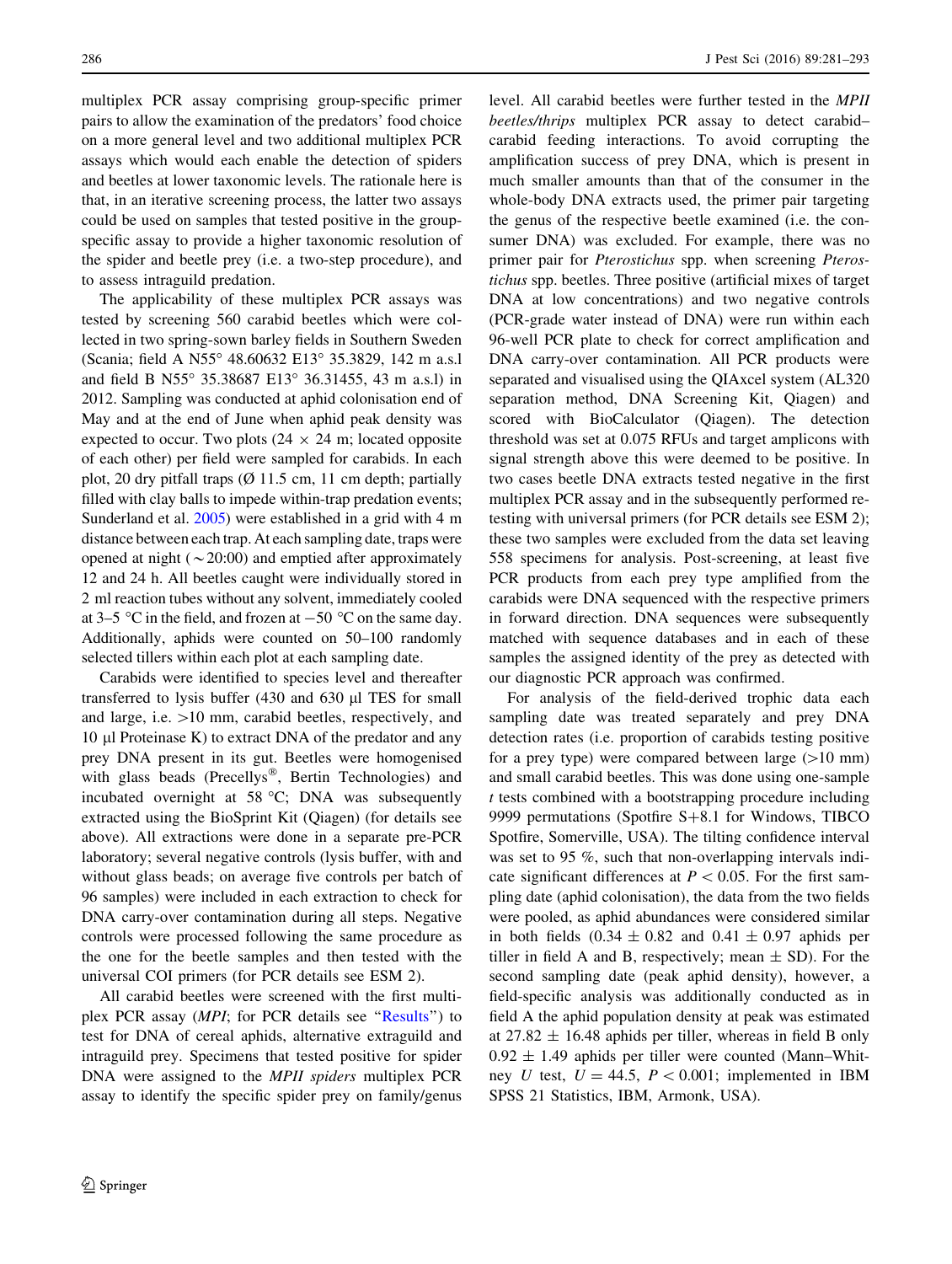#### <span id="page-6-0"></span>**Results**

#### Prey-specific primers and customised multiplex PCR assays

In total, 45 PCR primers (24 primer pairs) based on either the 18S or the COI gene were designed to target a broad range of invertebrates including beetles, spiders, aphids, earthworms, springtails, dipterans, lacewings, and thrips at different levels of taxonomic resolution (Table [1](#page-3-0)). The primer pairs generate amplicons ranging between 85 and 390 bp in length and are ideally suited for amplification of semi-digested, degraded prey DNA. Moreover, two alternative primer pairs each were developed for aphids, springtails, dipterans, Pachygnatha spp., Harpalus spp., and Coccinella septempunctata to have both a longer and shorter amplicon providing more flexibility for combining the primer pairs in customised multiplex PCR assays (Fig. 1; Tables [1](#page-3-0), [3](#page-7-0)). Three of the four presented primers for springtails (S411, S412, A415) have previously been published, but were slightly modified to comply with our requirements (Table [3](#page-7-0)).

Due to the high sequence similarity between beetles and thrips within the 18S primer binding regions, their DNA is amplified by the so-called beetles/thrips-primer pair. The primer pair specific for thrips (S477–A481) can be used to identify this prey group (i.e. Frankliniella spp. and Limothrips denticornis), but there is no primer pair that only amplifies beetles. It should be noted that family-specific primers for Lycosidae and Linyphiidae are restricted to three genera each, Pardosa, Trochosa, Alopecosa (Lycosidae) and Agyneta, Erigone, and Oedothorax (Linyphiidae) (Table [1](#page-3-0)). For further details on the characteristics of the developed primers see ESM 2.

The following three multiplex PCR assays were established: (i) MPI, a group/family-specific multiplex PCR assay covering beetles/thrips, spiders, aphids, earthworms, springtails, dipterans, and lacewings; (ii) MPII spiders, a family/genus-specific assay targeting lycosids, linyphiids, and Pachygnatha spp.; and (iii) MPII beetles/thrips, a group/genus/species-specific assay targeting four carabid genera, C. septempunctata, and thrips (Fig. [2,](#page-8-0) Table [3](#page-7-0)). The  $MPI$  assay was performed in a total volume of 10  $\mu$ l containing 1.5  $\mu$ l of DNA extract, 1 $\times$  QIAGEN Multiplex PCR Master Mix (Qiagen), each primer at its correspond-ing concentration (Table [3\)](#page-7-0),  $0.5 \times$  Q-solution (Qiagen), 5 lg BSA, 30 mM TMAC (Sigma-Aldrich), and PCRgrade water to adjust the volume. Amplifications were carried out under the following thermocycling conditions: 15 min at 95 °C, 35 cycles of 30 s at 94 °C, 90 s at 63.5 °C and 90 s at 72 °C, and 10 min at 72 °C. The *MPII spiders* assay was performed in 10  $\mu$ l PCRs containing 3.5  $\mu$ l of DNA extract,  $1 \times$  Type-it Multiplex PCR Master Mix (Qiagen), each primer at its corresponding concentration (Table [3\)](#page-7-0), and  $5 \mu$ g BSA. The thermocycling protocol included an initial activation step of 5 min at 95  $\degree$ C, followed by 35 cycles of 30 s at 95 °C, 3 min at 61 °C and 30 s at 72 °C, and 10 min at 68 °C. The PCR protocol of the MPII beetles/thrips assay differed only slightly from the *MPII spiders*:  $1.5 \mu l$  of DNA extract and  $30 \text{ mM}$ TMAC (Sigma-Aldrich) were used in the total volume of 10 µl (plus PCR-grade water to adjust the volume);



Fig. 1 Gel image of PCR products amplified with the newly developed primers and visualised with the QIAxcel system. Different taxonomic levels of primers (group-/family-/genus- and speciesspecific) are indicated above boxes. For several taxa (i.e. springtails, dipterans, aphids, Harpalus spp., Pachygnatha spp., and Coccinella septempunctata), two versions of primer pairs amplifying different

amplicon lengths are shown. An alignment marker (15 and 3000 bp) was running with each sample and a base pair scale indicates amplicon length on the right side. All targets amplified from 125/250 ds copies  $\mu$ <sup>-1</sup> DNA templates, except for *Pachygnatha* spp. 1000 ds copies  $\mu l^{-1}$  DNA template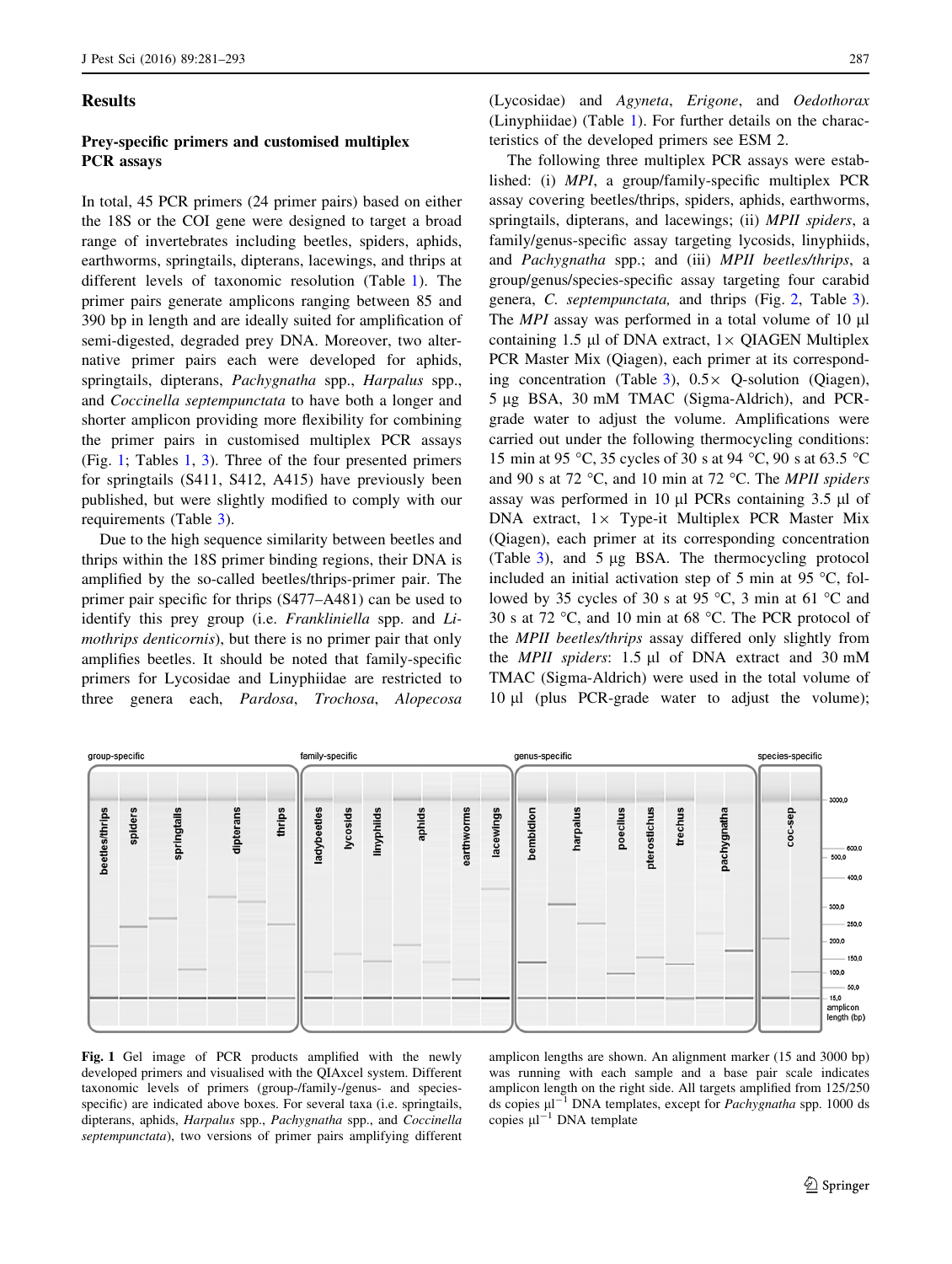<span id="page-7-0"></span>Table 3 Newly developed primers and the three multiplex PCR assays for assessing trophic interactions of invertebrates in cereal crops. Columns show the primer targets, primer names (S and A denote forward and reverse primers, respectively), targeted gene, primer sequences, expected amplicon lengths, detection limits, and final concentration (conc.) of each primer when used in the multiplex PCR assays (MPI, MPII spiders, and MPII beetles/thrips; if concentrations of forward and reverse primer are different, both are listed). Detection limits refer to the lowest numbers of double-stranded template molecules (copies per µl DNA template) where a detectable amplicon could be generated (i.e. signal strength  $\geq$ 0.075 RFUs;

QIAxcel) in singleplex and optionally multiplex PCR (in parenthesis). The primers marked with \* and \*\* were 1:1 mixes of the two forward primer variants. S411-springtails primer was developed by the authors and published elsewhere (Roubinet et al. [2015](#page-12-0)); A415 and S412 are slightly modified versions of springtail-primers Col-gen-A246 (Sint et al. [2012](#page-12-0)) and Col3F (Kuusk and Agusti [2008\)](#page-11-0), respectively (modifications apply to underlined bases). Note that for Trechus amplicon length varies between the two species: T. quadristriatus, 142 bp, T. secalis, 152 bp; the two closely related genera Bembidion and Trechus share the same forward primer (S468)

| <b>Targets</b>                             | Name                                                                        | Gene       | $5'$ -3' sequence                                                            | Amplicon<br>length (bp) | <b>Detection limits</b><br>(copies $\mu\Gamma^1$ ) | <b>Multiplex PCR assay</b><br>$(conc., \mu M)$          |
|--------------------------------------------|-----------------------------------------------------------------------------|------------|------------------------------------------------------------------------------|-------------------------|----------------------------------------------------|---------------------------------------------------------|
| beetles/thrips                             | S405-beetles/thrips*<br>S405.1-ladybeetles variant*<br>A406-beetles/thrips  | 18S        | ACAGAGCTCYGACCGGAGAC<br>ATAGAGCTCCGAYCGGRAAC<br>TTACAACCATGGTAGGCGCAG        | $-208$                  | 62.5(125)                                          | MPI(0.3)                                                |
| ladybeetles                                | S415-ladybeetles<br>A418-ladybeetles                                        | <b>18S</b> | <b>CCCAAHTKDCCCCGC</b><br>GCATAAAATATTCYGGCAAAATTTC                          | 116                     | 125                                                |                                                         |
| spiders                                    | S407-spiders<br>A408-spiders                                                | <b>18S</b> | AATAACRATACGGGACTCTTTYGAGA<br>CGAGACAACCGGTRAAGATCAT                         | $-258$                  | 62.5(125)                                          | MPI(0.4)                                                |
| aphids1<br>aphids1 and<br>aphids2          | S423-aphids1<br>A424-aphids1+2                                              | <b>18S</b> | TGGTTCCTTAGATCGTACCCAAG<br>GCCGCGACGGGCC                                     | 148                     | 125(125)                                           | MPI(0.5)                                                |
| aphids2                                    | S421-aphids2                                                                |            | ATGTCTCAGTGCAAGCCGC                                                          | 205                     | 62.5                                               |                                                         |
| earthworms                                 | S408-earthworms<br>A413-earthworms                                          | <b>18S</b> | CCATGATTTCTTAGATCGTACAATCC<br>ATARGGGTCGGAGCTTTGTG                           | 85                      | 62.5(125)                                          | MPI(0.3)                                                |
| springtails1                               | S411-springtails1<br>A415-springtails1                                      | 18S        | GCTCGTAGTTGGATYTCGGTTT<br>GAATTTCACCTCTAACGTCGCAG                            | 289                     | 62.5(125)                                          | MPI(0.1)                                                |
| springtails2                               | S412-springtails2<br>A414-springtails2                                      |            | CGGACGATTTTRYTRGTTCGT<br>ATGCACWAATGTTCAGGCTGTA                              | 120                     | 62.5                                               |                                                         |
| dipterans1<br>dipterans1 and<br>dipterans2 | S414-dipterans1<br>A416-dipterans1+2                                        | 18S        | CCTATCAACTATTGATGGTAGTRTCKWGGA<br>GAAGCACAARWTCAACTWCGAACG                   | 341                     | 250 (250)                                          | MPI(0.5)                                                |
| dipterans2                                 | S413-dipterans2                                                             |            | TCAAATGTCTGCCCTATCAACTWTT                                                    | 353                     | 125                                                |                                                         |
| lacewings                                  | S417-lacewings<br>A420-lacewings                                            | <b>18S</b> | CTGTGTCCTACACTGTTGGTTCAAT<br>AATGCCCCCATCTGTCCG                              | 390                     | 125(125)                                           | MPI(0.1)                                                |
| lycosids                                   | S486-lycosids<br>A488-lycosids                                              | COI        | ATCRTTTCCTCGAATAAATAATCTTTC<br>TAAATGAAGAGAAAARATAGCAAAATCYAT                | 181                     | 125(125)                                           | <b>MPII</b> spiders (0.4<br>and $0.6$ )                 |
| linyphiids                                 | S487-linyphiids<br>A490-linyphiids                                          | <b>COI</b> | <b>TGTTTATCCTCCTMTWGCTTCTTTRGA</b><br>ATAGTTATYCCATAMCCACGYATATTTAA          | 153                     | 62.5(125)                                          | <b>MPII</b> spiders $(0.4)$                             |
| pachygnathal and<br>pachygnatha2           | S488-pachygnatha1+2                                                         | COI        | TGGTAAYTGGYTGGTSCCG                                                          | 249                     | 500 (1,000) <sup>†</sup>                           | <b>MPII</b> spiders (0.6)<br>and $0.8$ )                |
| pachygnatha1<br>pachygnatha2               | A493-pachygnatha1<br>A492-pachygnatha2                                      |            | GCYCCYATAATAGAWGAYGCCCCC<br>WCCAGAATGHCCYTCTARCCC                            | 187                     | 500+                                               |                                                         |
| poecilus                                   | S475-poecilus<br>A486-poecilus                                              | COI        | GTGCATGATCAGGAATAGTRGGT<br>GCAGTAACAATAACATTATAAATTTGATCG                    | 112                     | 62.5(125)                                          | <b>MPII</b> beetles/thrips<br>(0.15)                    |
| bembidion and<br>trechus                   | S468-bembidion/trechus                                                      | 18S        | TGTTTAACTGGCACGTCTCGC                                                        | ~152                    | 62.5(125)                                          | <b>MPII</b> beetles/thrips<br>$(0.15$ and $0.1)$        |
| bembidion<br>trechus                       | A470-bembidion<br>S468-bembidion/trechus<br>A473-trechus                    | <b>18S</b> | GCACCGCGACAGGATTATTG<br>see above<br>AGCACCGCGACAGGATTAGTT                   | 142/152                 | 62.5                                               |                                                         |
| pterostichus                               | S467-pterostichus-mel**<br>S467.1-pterostichus-nig**<br>A467.1-pterostichus | <b>18S</b> | TGATCTCGAAACGGGTCTTTTACT<br>TGACTTTCGGGTCTTTTACT<br>CCTGTTYCATTATTCCMTGCACTA | 166                     | 125(125)                                           | <b>MPII</b> beetles/thrips<br>$(0.4 \text{ and } 0.2)$  |
| harpalus1                                  | S473-harpalus1<br>A475-harpalus1                                            | <b>COI</b> | GCAGGAATAGTAGGAACTTCATTAAGC<br>AAGCTCCTCTATGWGCRATTCC                        | 349                     | 125 (125)                                          | <b>MPII</b> beetles/thrips<br>$(0.6 \text{ and } 0.55)$ |
| harpalus2                                  | S474-harpalus2<br>A476-harpalus2                                            |            | TTAAGCATACTAATTCGAGCTGAATTG<br>CACCTCTTTCCACTATTCTTCTTATWARA                 | 268                     | 62.5                                               |                                                         |
| coc-sep1 and coc-<br>sep2                  | $S480$ -coc-sep $1+2$                                                       |            | CTGCCTTAACCTTACTTATTATTAGAAGAT                                               | 238                     | 62.5(125)                                          | <b>MPII</b> beetles/thrips<br>$(0.15$ and $0.1)$        |
| coc-sep1<br>coc-sep2                       | A485-coc-sep1<br>A483-coc-sep2                                              | COI        | CATACAAAAAGAGGTGTCTTATCAAGG<br>ACTGAAGGCCCATTATGAGCTAAG                      | 109                     | 62.5                                               |                                                         |
| thrips                                     | S477-thrips<br>A481-thrips                                                  | <b>18S</b> | CGGTGTCAAACTGACGCGA<br>GCCCCCGCCTGTCTCC                                      | $-272$                  | 62.5(125)                                          | <b>MPII</b> beetles/thrips<br>$(0.2$ and $0.4)$         |

<sup>†</sup> Due to quality issues of the DNA template for Pachygnatha spp., the sensitivity of the respective primer pairs was additionally tested with highly diluted (1:1000) DNA extracts of *Pachygnatha clercki* where always very strong signals were produced ( $>2.4$  RFUs)

thermocycling conditions as described above, but with an annealing temperature of 63.5  $\degree$ C.

The evaluation of primer performance with regard to specificity, sensitivity, and diagnostic efficacy in singleplex, and if applicable also multiplex PCR, was based on the above optimised protocols (for further details see ESM 2). No cross-reactions with non-target DNA were observed when primers were tested in singleplex PCRs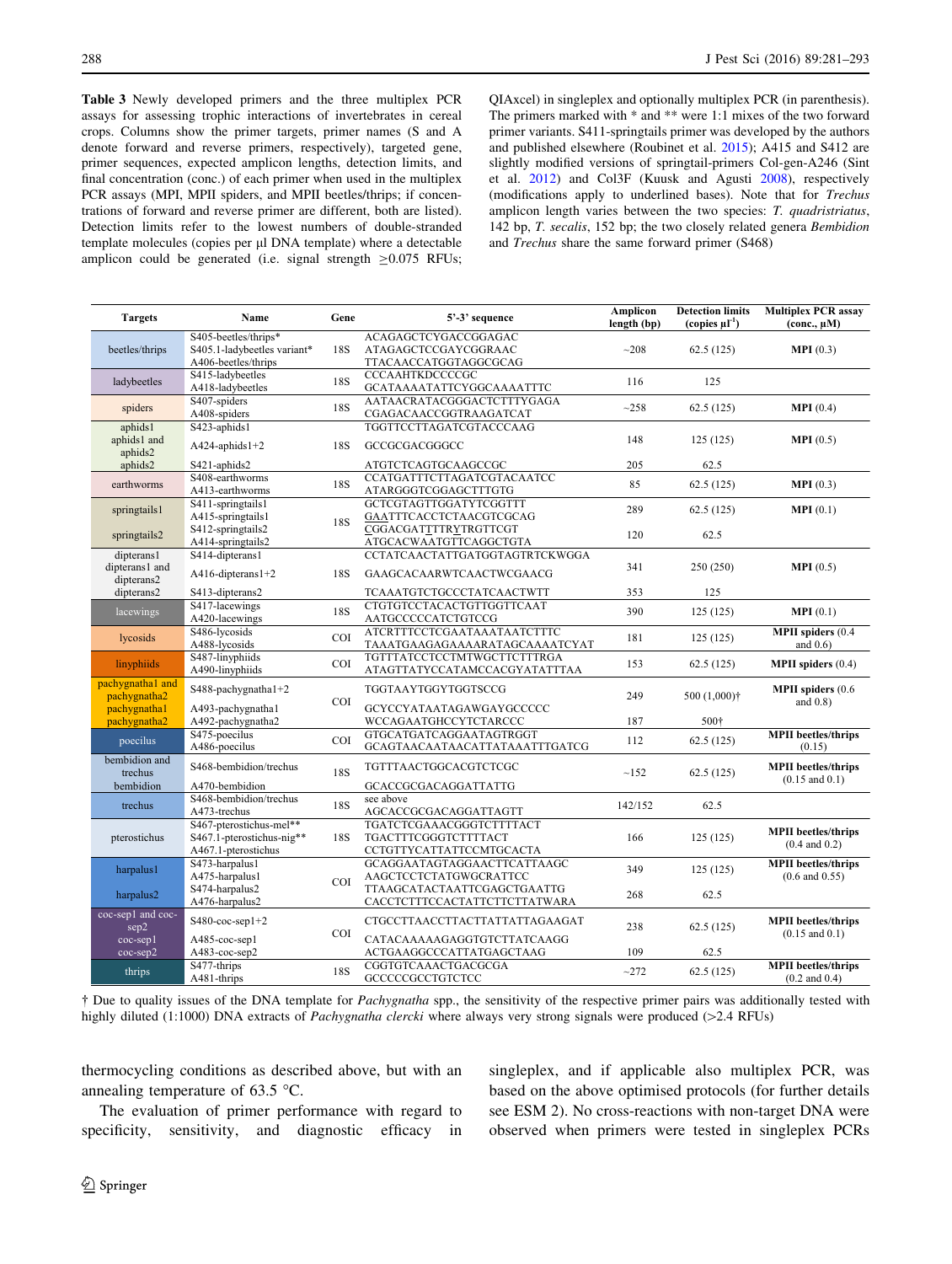<span id="page-8-0"></span>

Fig. 2 Gel image of PCR products amplified with the three customised multiplex PCR assays and visualised with the QIAxcel system. MPI (left side) comprises group/family-specific primers for seven taxa: beetles/thrips, spiders, aphids, earthworms, springtails, dipterans, and lacewings. MPII spiders (upper right side) covers two spider families, i.e. lycosids and linyphiids, as well as the genus Pachygnatha. MPII beetles/thrips (lower right side) addresses six taxa: the carabid genera Poecilus, Bembidion, Pterostichus, and Harpalus, the ladybeetle Coccinella septempunctata as well as thrips (Frankliniella, Limothrips). The shortest and longest fragments within each lane represent the two alignment markers (AM; 15 and 3000 bp) as indicated in the left panel. For amplicon lengths see Fig. [1](#page-6-0) and Table [3](#page-7-0). Mixes of DNA templates of targets; approximately 1000 ds copies each in PCR

against 156 invertebrate taxa from four classes (all taxa tested are listed in Tables [1,](#page-3-0) [2](#page-4-0)). Occasionally, we detected some longer amplicons  $(>=800$  bp) with samples of the carabid beetles Harpalus spp. and Anchomenus/Agonum spp., rove beetle Philonthus spp., earthworm Aporrectodea spp., and plant bug Lygus spp. in the MPII spiders assay. An approximately 220 bp sideband occasionally appeared with thrips DNA in the *MPII beetles/thrips* assay due to the combination of the forward primer for thrips (S477) and the reverse primer for Pterostichus spp. (A467.1). These sidebands do, however, not corrupt the diagnostic PCR as

they are not interfering with the length of the target amplicons.

The primers proved to be highly sensitive in singleplex PCR: amplification of the target DNA was successful with 125 ds copies  $\mu$ <sup>-1</sup> DNA template and often also with as little as 62.5 ds copies  $\mu l^{-1}$  DNA template (i.e. signal strength  $>0.075$  RFUs); only the primer pair for dipterans (version 1) and Pachygnatha spp. (both versions) exhibited a lower sensitivity (Table [3](#page-7-0)). The presence of predator DNA of P. melanarius, T. quadristriatus and P. agrestis did not decrease the sensitivity of the primers. In all cases, 125 ds copies  $\mu$ <sup>-1</sup> DNA template were sufficient to amplify the prey DNA template molecules in the spiked samples—only for the primer pairs for dipterans (version 1), thrips and Pachygnatha spp. (both versions) more copies were needed: 250 ds copies  $\mu$ <sup>-1</sup> DNA template for dipterans and thrips, and  $>$ 250 ds copies  $\mu$ <sup>-1</sup> DNA template for *Pachygnatha* spp. All customised multiplex PCR assays (MPI, MPII spiders, MPII beetles/thrips) were highly sensitive as well (i.e. 125 ds copies  $\mu$ l<sup>-1</sup> DNA template were adequate in most cases to generate amplicons well detectable in electrophoresis; Table [3\)](#page-7-0). When testing mixes of DNA templates of all prey taxa targeted by a respective multiplex PCR assay, 500 ds copies on average of each target in PCR were sufficient, with the exception of *Pachygnatha* spp. in *MPII* spiders, where  $\sim$  1000 ds copies of the DNA template were needed for successful amplification.

#### Prey DNA detection in field-collected carabid beetles

In total, 154 large and 406 small carabids, comprising 26 species of 12 genera, were collected at the two sampling dates in the two barley fields (ESM 3) and analysed for their gut content (two individuals excluded due to failed DNA extraction). The most common large carabids were Poecilus cupreus (4.6 %), Poecilus versicolor (5.4 %), and Pterostichus melanarius (10.4 %); the catches of the 'small carabids' were dominated by Bembidion lampros (30.5 %) and Bembidion tetracolum (23 %) (percentages in parentheses refer to proportion of the total number of individuals caught).

Prey DNA could be amplified in 62.5 % of the 558 specimens analysed (by size class, in 73.9 % of large and 58.3 % of small carabids) with up to three prey types detected per beetle. Aphids were the most frequently detected prey: at aphid colonisation 38 % of large and 39 % of small carabids tested positive for aphid DNA and 86.7 % versus 72.9 % at peak density (two fields pooled, Fig. [3](#page-9-0)). As the availability of aphids in the two fields differed dramatically later in the season (see '['Materials and](#page-2-0) [methods](#page-2-0)''), we also assessed DNA detection rates for aphids and other prey types separately for each field for the second sampling date. Approximately 60 % of both large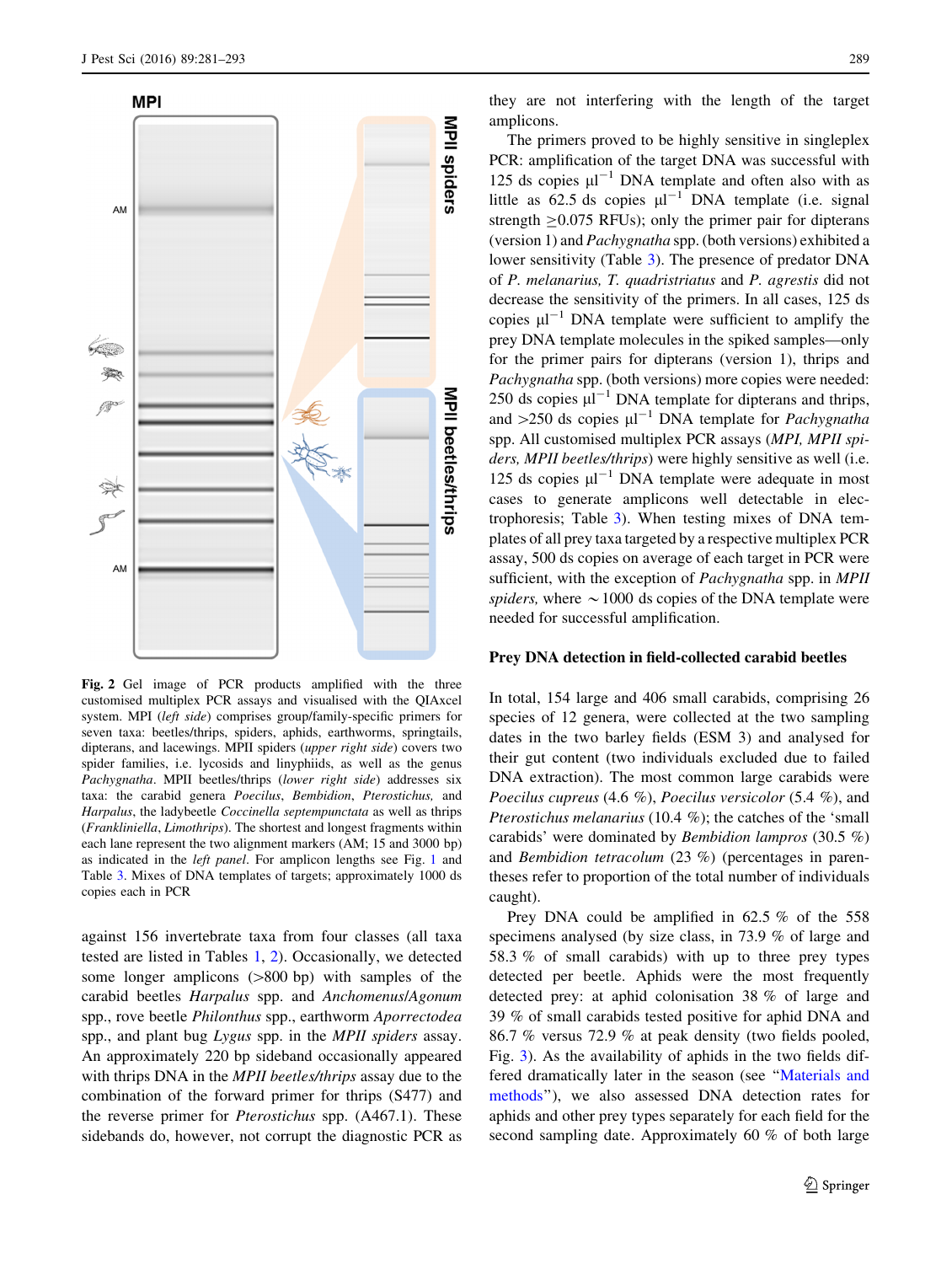<span id="page-9-0"></span>and small carabids tested positive for aphid DNA in field B, whereas as many as 96.4 % of large and 85.7 % of small carabids tested positive for aphid DNA in the highly infested field A (ESM 4). Alternative prey was consumed to a smaller extent with a total DNA detection rate below 21 % in all cases and relative rates remained similar despite pronounced differences in aphid densities at the second sampling date (Fig. 3, ESM 4). The proportion of carabid beetles testing positive for DNA of earthworms at the first sampling date was 20.3 % in large carabids and 13.3 % in smaller ones. Springtail DNA detection rate was 6.3 and 10.7 % in large and small carabids, respectively. At the second sampling date, springtail DNA detection rates



Fig. 3 Pooled prey DNA detection rates for aphids, alternative prey groups, and intraguild prey (IGP) in carabid beetles collected in two barley fields in Southern Sweden at a aphid colonisation (large,  $N = 78$  and small,  $N = 309$  beetles) and **b** peak aphid density/ population crash (large,  $N = 75$  and small,  $N = 96$  carabid beetles). Asterisk indicates significantly different DNA detection rates between large and small carabid beetles  $[P \lt 0.05,$  as tilting confidence intervals (TCI) are not overlapping]. Note that non-detected prey taxa are not shown and that the values for intraguild predation of spiders and carabids are pooled detections of MPII spiders and MPII beetles/ thrips, respectively

were significantly higher in small carabids (20.8 %) compared to larger carabids (4 %) ( $P < 0.05$ ), but there was no such pronounced difference for earthworm prey (Fig. 3). Intraguild predation on spiders (max. 5 % in large carabids, field B, second sampling date) and between carabids (max. 17 % in small carabids field B, second sampling date) was generally low and at the first sampling date only small carabids tested positive for DNA of intraguild prey. DNA of the ladybeetle C. septempunctata and thrips was only rarely detected  $(<2.5 \%$ , ESM 3); whereas DNA of dipterans, lacewings, Pachygnatha spp., and Pterostichus spp. was not detected at all.

### **Discussion**

We present new prey-specific and highly sensitive PCR primers to effectively assess predator–prey trophic interactions in cereal crops. With the specific purpose of making the presented molecular detection system available as a 'ready to use' approach, these primers have been herein combined into three multiplex PCR assays. This offers a quick and cost-effective screening of large numbers of predator samples: for example, the DNA extracts of the 558 field-collected carabid beetles examined were screened in three days by a single person. The newly developed primers address economically important cereal aphid species (R. padi, Sitobion avenae, and Metopolophium dirhodum), as well as non-aphid extraguild prey such as springtails, earthworms, and dipterans, and intraguild prey including ground-dwelling generalist predators (beetles and spiders) and aphidophagous specialist predators (ladybeetles, lacewings). All of the addressed invertebrate taxa are common to temperate agricultural systems, and while these molecular assays were designed for cereal systems they are by no means restricted to these but could easily be applied to unravel food web interactions in a range of arable crops. We also want to emphasise that the developed multiplex PCR assays could, with little work, be adapted to cover those prey taxa which are of interest to a particular study. For example, such that only a selection of the presented primers, or primers specific to prey taxa not covered, such as parasitoids [e.g. see primers by Traugott et al. ([2012\)](#page-12-0) for Aphidius/Ephedrus/Dendrocerus spp.] or hoverflies [Diptera: Syrphidae; see primers developed by Gomez-Polo et al. ([2014\)](#page-11-0) and Sint et al. ([2014\)](#page-12-0)] could be included. For this study, all primers have been extensively tested, however, in any system where novel taxa are present, we strongly recommend evaluating the primers'/assays' specificity a priori. Likewise, in any case where novel preyspecific primers should be combined with the ones presented here, this evaluation step is necessary to assure reliable results.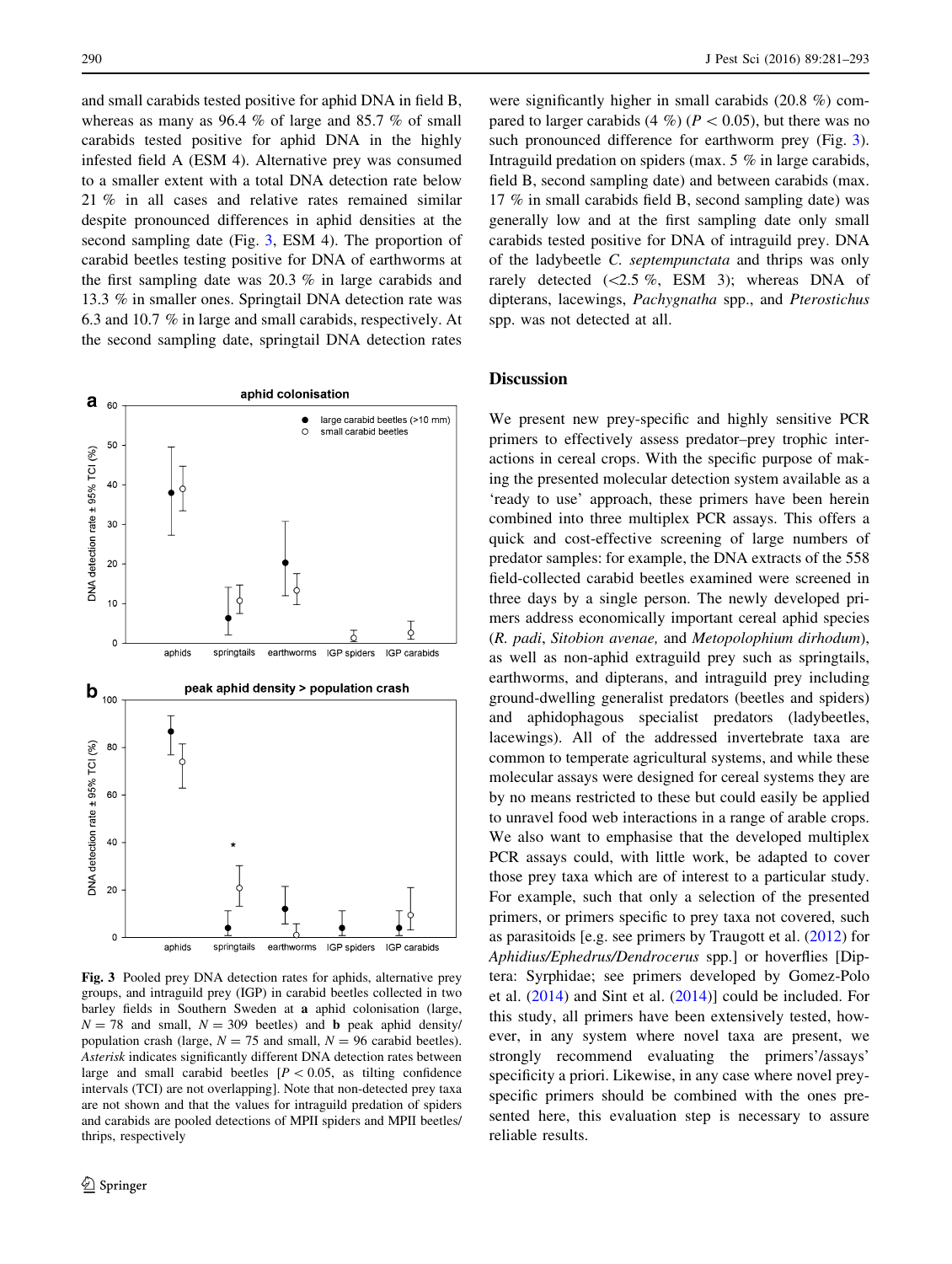We initially evaluated some of the published primers for prey groups, e.g. aphids or dipterans, in silico to check for a possible use in our assays. However, they did not fully meet our requirements. For example, group-specific primers either did not provide full coverage of the entire group and/ or did not ensure specificity for all taxa we were interested in (e.g. aphid primers, Harper et al. [2005](#page-11-0); Diptera primers, King et al. [2011](#page-11-0)). Other primers were designed on different genes, e.g. the mitochondrial COII/12S rRNA genes or the nuclear ITS-1 region (e.g. aphid primers, Chen et al. [2000](#page-11-0); earthworm primers, Harper et al. [2005](#page-11-0); C. septempunctata primers, Gagnon et al. [2011](#page-11-0)) for which we had not established the respective DNA sequence databases which would be needed for rigorous in silico evaluations.

A further output of this study is that a set of DNA sequences (both 18S and COI) for arthropods commonly found in agricultural systems has been generated and made publicly available (ESM 1; GenBank accession numbers: KT204317–KT204433). New sequences include for instance, 18S-sequences for P. versicolor and Erigone atra and COI sequences for some of the agriculturally important spiders of the family Pardosa (i.e. P. palustris, P. prativaga), the staphylinid beetle Atheta gregaria, and the thrips L. denticornis. These DNA sequences can be used to develop further prey-specific primers (e.g. species-specific primers for spiders) to be combined in new customised multiplex PCR assays (see above). Furthermore, sequence database-dependent approaches such as DNA barcoding (Hebert et al. [2003](#page-11-0)) and NGS-based prey identification techniques (Shokralla et al. [2012](#page-12-0), Pompanon et al. [2012\)](#page-12-0) will benefit from the extended number of DNA sequences.

In a first test of applicability, our three multiplex PCR assays proved highly efficient for MGCA of field-collected carabid beetles. The outcomes of this screening are consistent with the role of carabids as natural enemies of aphids in the early stage of pest population development (Chiverton [1987;](#page-11-0) Lang [2003;](#page-11-0) Östman et al. [2003](#page-12-0)). Here aphid DNA detection rates were approx. 40 % in both fields and were clearly exceeding all other prey types we were testing for. Later in the season, aphid DNA was even more frequently detected, i.e.  $>95 \%$  of the collected large carabids tested positive in the highly infested barley field. Note that the per capita predation rate on aphids cannot be precisely quantified using MGCA, but it provides a proxy of the trophic interaction strength (Symondson [2012\)](#page-12-0). All of the collected carabid species tested positive for aphid DNA, except for five species where fewer than six individuals were caught, and there were no significant differences in aphid DNA detection rates between large and small beetles. This suggests that aphids are a frequently used prey in arable carabid communities and that conservation efforts for these beetles are worthy of pursuit (Collins et al. [2002;](#page-11-0) Ekbom and Wiktelius [1985](#page-11-0); Rusch et al. [2013\)](#page-12-0).

Alternative extraguild prey such as earthworms and springtails were consumed to a much smaller extent, indicating little distraction of predators from feeding on aphids in these cereal fields. We refrain from drawing further conclusions, as the availability of alternative prey in the plots has not been estimated here. As for the beetles' body size, the results are in accordance with studies showing that it is closely related with the size of their preferred prey (Kalinkat et al. [2011;](#page-11-0) Schneider et al. [2012](#page-12-0); Wheater [1988\)](#page-12-0): springtail DNA detection rate was significantly higher in small carabids such as Bembidion spp., whereas larger carabids (e.g. Poecilus spp. and Pterostichus spp.) tested positive for earthworm DNA. This taxon, on average, should constitute a larger prey than springtails. Furthermore, our screening revealed a generally low frequency of intraguild prey DNA detection in the examined carabids, which indicates that antagonistic effects among predators might be playing a minor role in the investigated barley fields.

Summarising, the new molecular assays presented here offer a quick and straightforward approach for assessing previously cryptic trophic interactions between generalist predators and their potential prey, particularly cereal aphids. This will allow adopting food web approaches and thus lead to a better mechanistic understanding of biological control of agricultural pests (Griffin et al. [2013;](#page-11-0) Rusch et al. [2014;](#page-12-0) Tixier et al. [2013](#page-12-0)).

#### Author contribution statement

KS, MJ, and MT conceived and designed the study. KS designed the primers, established the molecular assays, and performed the laboratory work. The field collection of carabid beetles in Southern Sweden was accomplished by KS with the support of several field assistants. KS analysed the data, compiled tables and figures, and wrote the paper. MT and MJ revised and improved the manuscript.

Acknowledgments This research was funded by the ERA-Net BiodivERsA to the project 'Assessment and valuation of Pest suppression Potential through biological control in European Agricultural Landscapes—APPEAL', part of the 2010 BiodivERsA call for research proposals, with the national funders FORMAS (Sweden), BM BF (Germany), and the Austrian Science Fund (FWF: Project Number I786). We also acknowledged financial support through a grant from the Swedish Research Council to the project 'The importance of natural enemy diversity and food web structure for biological control at organic and conventional farms' (Project Number 220-2010-1906). We are very grateful to Gerard Malsher for providing arthropod specimens for the development of molecular assays and morphologically identifying field-collected carabid beetles. Moreover, we would like to thank Juliana Dänhardt and several field assistants for their support in collecting and Stephanie Thalhammer and Rebecca Mayer for their help in molecularly screening these samples. Finally, we thank the farmers for providing access to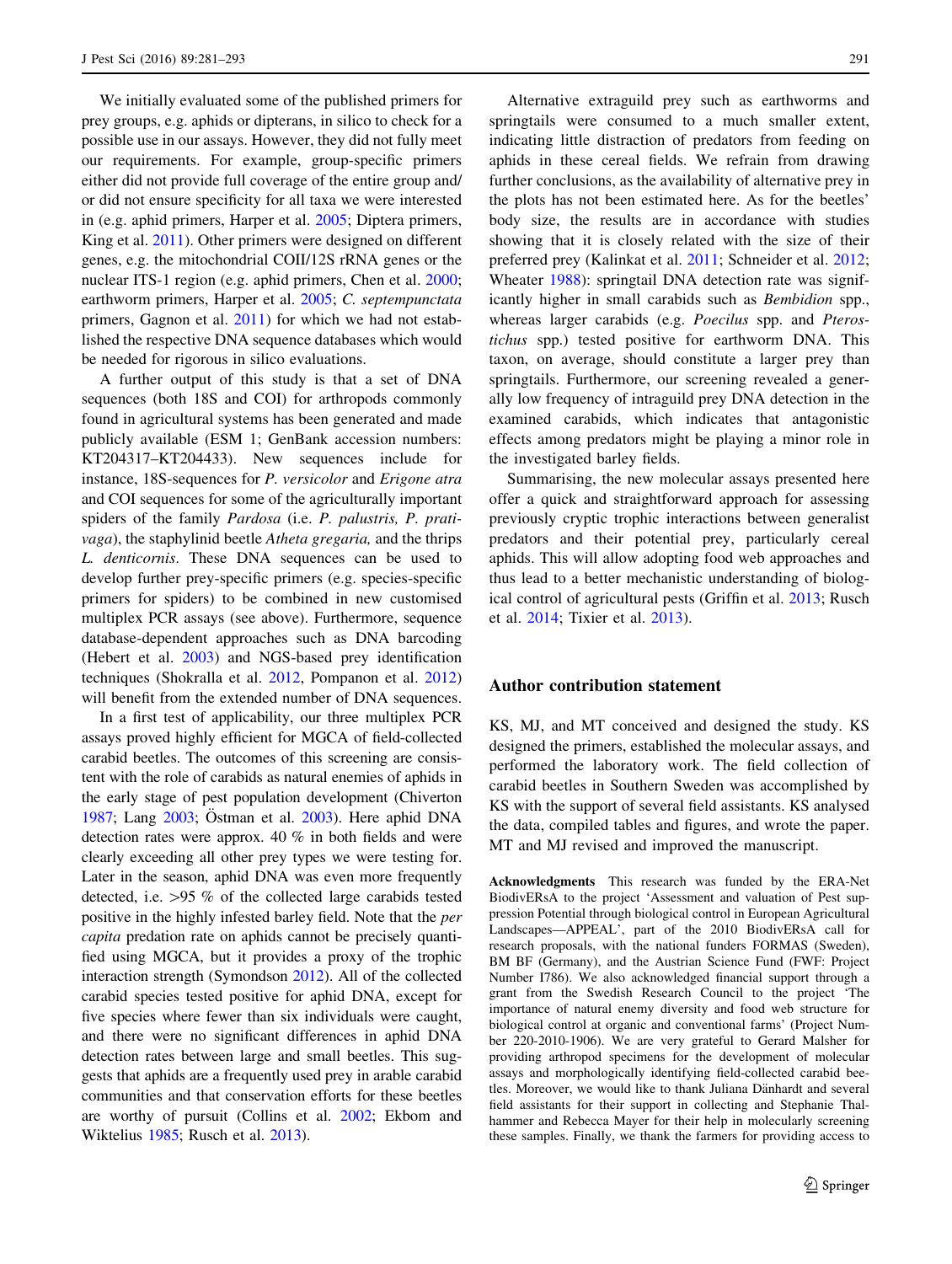<span id="page-11-0"></span>their barley fields and not least our team mates for valuable discussions.

#### Compliance with ethical standards

Conflict of interest The authors declare that they have no conflict of interest.

Open Access This article is distributed under the terms of the Creative Commons Attribution 4.0 International License ([http://crea](http://creativecommons.org/licenses/by/4.0/) [tivecommons.org/licenses/by/4.0/\)](http://creativecommons.org/licenses/by/4.0/), which permits unrestricted use, distribution, and reproduction in any medium, provided you give appropriate credit to the original author(s) and the source, provide a link to the Creative Commons license, and indicate if changes were made.

#### References

- Bohan DA, Woodward G (2013) Editorial commentary: the potential for network approaches to improve knowledge, understanding, and prediction of the structure and functioning of agricultural systems. In: Woodward G, Bohan DA (eds) Ecological networks in an agricultural world, vol 49. Advances in Ecological Research, Elsevier, pp xiii–xviii
- Cardinale BJ, Harvey CT, Gross K, Ives AR (2003) Biodiversity and biocontrol: emergent impacts of a multi-enemy assemblage on pest suppression and crop yield in an agroecosystem. Ecol Lett 6:857–865
- Chen Y, Giles KL, Payton ME, Greenstone MH (2000) Identifying key cereal aphid predators by molecular gut analysis. Mol Ecol 9:1887–1898
- Chiverton PA (1987) Predation of Rhopalosiphum padi (Homoptera: Aphididae) by polyphagous predatory arthropods during the aphids' pre-peak period in spring barley. Ann Appl Biol 111:257–269
- Collins KL, Boatman ND, Wilcox A, Holland JM, Chaney K (2002) Influence of beetle banks on cereal aphid predation in winter wheat. Agric Ecosyst Environ 93:337–350
- Davey JS, Vaughan IP, King RA, Bell JR, Bohan BA, Bruford MW, Holland JM, Symondson WOC (2013) Intraguild predation in winter wheat: prey choice by a common epigeal carabid consuming spiders. J Appl Ecol 50:271–279
- Eitzinger B, Traugott M (2011) Which prey sustains cold-adapted invertebrate generalist predators in arable land? Examining prey choices by molecular gut-content analysis. J Appl Ecol 48:591–599
- Ekbom BS, Wiktelius S (1985) Polyphagous arthropod predators in central Sweden, 1979–1982. Zeitschrift für angewandte Entomologie 99:433–442
- Ekbom BS, Wiktelius S, Chiverton PA (1992) Can polyphagous predators control the bird cherry-oat aphid (Rhopalosiphum padi) in spring cereals? A simulation study. Entomol Exp Appl 65:215–223
- FAOSTAT (2012) Food and Agriculture Organization of the United Nations, Statistics division, [http://faostat3.fao.org/browse/rank](http://faostat3.fao.org/browse/rankings/commodities_by_regions/E) [ings/commodities\\_by\\_regions/E.](http://faostat3.fao.org/browse/rankings/commodities_by_regions/E) Accessed 3 Aug 2015
- Folmer O, Black M, Hoeh W, Lutz R, Vrijenhoek R (1994) DNA primers for amplification of mitochondrial cytochrome c oxidase subunit I from diverse metazoan invertebrates. Mol Mar Biol Biotechnol 3:294–299
- Gagnon A-E, Doyon J, Heimpel GE, Brodeur J (2011) Prey DNA detection success following digestion by intraguild predators: influence of prey and predator species. Mol Ecol Resour 11:1022–1032
- Gomez-Polo P, Traugott M, Alomar O, Castane C, Rojo S, Agusti N (2014) Identification of the most common predatory hoverflies of Mediterranean vegetable crops and their parasitism using multiplex PCR. J Pest Sci 87:371–378
- Griffin JN, Byrnes JEK, Cardinale BJ (2013) Effects of predator richness on prey suppression: a meta-analysis. Ecology 94:2180–2187
- Hall TA (1999) BioEdit: a user-friendly biological sequence alignment editor and analysis program for Windows 95/98/NT. Nucleic Acids Symp Ser 41:95–98
- Harper GL, King RA, Dodd CS, Harwood JD, Glen DM, Bruford MW, Symondson WOC (2005) Rapid screening of invertebrate predators for multiple prey DNA targets. Mol Ecol 14:819–827
- Harwood JD, Desneux N, Yoo HYS, Rowley DL, Greenstone MH, Obrycki JJ, O'Neil RJ (2007) Tracking the role of alternative prey in soybean aphid predation by Orius insidiosus: a molecular approach. Mol Ecol 16:4390–4400
- Hebert PDN, Cywinska A, Ball SL, deWaard JR (2003) Biological identifications through DNA barcodes. Proc R Soc Lond B 207:313–321
- Ingels B, Aebi A, Hautier L, Leeuwen Van, de Clercq P (2013) Molecular analysis of the gut contents of Harmonia axyridis (Coleoptera: Coccinellidae) as a method for detecting intra-guild predation by this species on aphidophagous predators other than coccinellids. Eur J Entomol 110:567–576
- Jarman SN, Deagle BE, Gales NJ (2004) Group-specific polymerase chain reaction for DNA-based analysis of species diversity and identity in dietary samples. Mol Ecol 13:1313–1322
- Kalinkat G, Rall BJ, Vucic-Pestic O, Brose U (2011) The allometry of prey preferences. PLoS One 6(10):e25937. doi[:10.1371/journal.](http://dx.doi.org/10.1371/journal.pone.0025937:1-11) [pone.0025937:1-11](http://dx.doi.org/10.1371/journal.pone.0025937:1-11)
- King RA, Read DS, Traugott M, Symondson WOC (2008) Molecular analysis of predation: a review of best practice for DNA-based approaches. Mol Ecol 17:947–963
- King RA, Moreno-Ripoll R, Agustí N, Shayler SP, Bell JR, Bohan DA, Symondson WOC (2011) Multiplex reactions for the molecular detection of predation on pest and nonpest invertebrates in agroecosystems. Mol Ecol Resour 11:370–373
- Koester M, Claßen S, Gergs R (2013) Establishment of group-specific PCR primers for the identification of freshwater macroinvertebrates. Conserv Genet Resour 5:1091–1093
- Kuusk AK, Agusti N (2008) Group-specific primers for DNA-based detection of springtails (Hexapoda: Collembola) within predator gut contents. Mol Ecol Resour 8:678–681
- Kuusk A-K, Ekbom B (2010) Lycosid spiders and alternative food: Feeding behaviour and implications for biological control. Biol Control 55:20–26
- Landis DA, Gardiner MM, Van der Werf W, Swinton SM (2008) Increasing corn for biofuel production reduces biocontrol services in agricultural landscapes. Proc Natl Acad Sci USA 105:20552–20557
- Lang A (2003) Intraguild interference and biocontrol effects of generalist predators in a winter wheat field. Oecologia 134:144–153
- Losey JE, Denno RF (1998) Positive predator-predator interactions: enhanced predation rates and synergistic suppression of aphid populations. Ecology 79:2143–2152
- Losey JE, Vaughan M (2006) The economic value of ecological services provided by insects. Bioscience 56:311–323
- Luan Y, Zhang Y, Yue Q, Pang J, Rongdong X, Yin W (2003) Ribosomal DNA gene and phylogenetic relationships of Diplura and lower Hexapods. Sci China 46:67–76
- Macfadyen S, Gibson RH, Symondson WOC, Memmot J (2011) Landscape structure influences modularity patterns in farm food webs: consequences for pest control. Ecol Appl 21:516–524